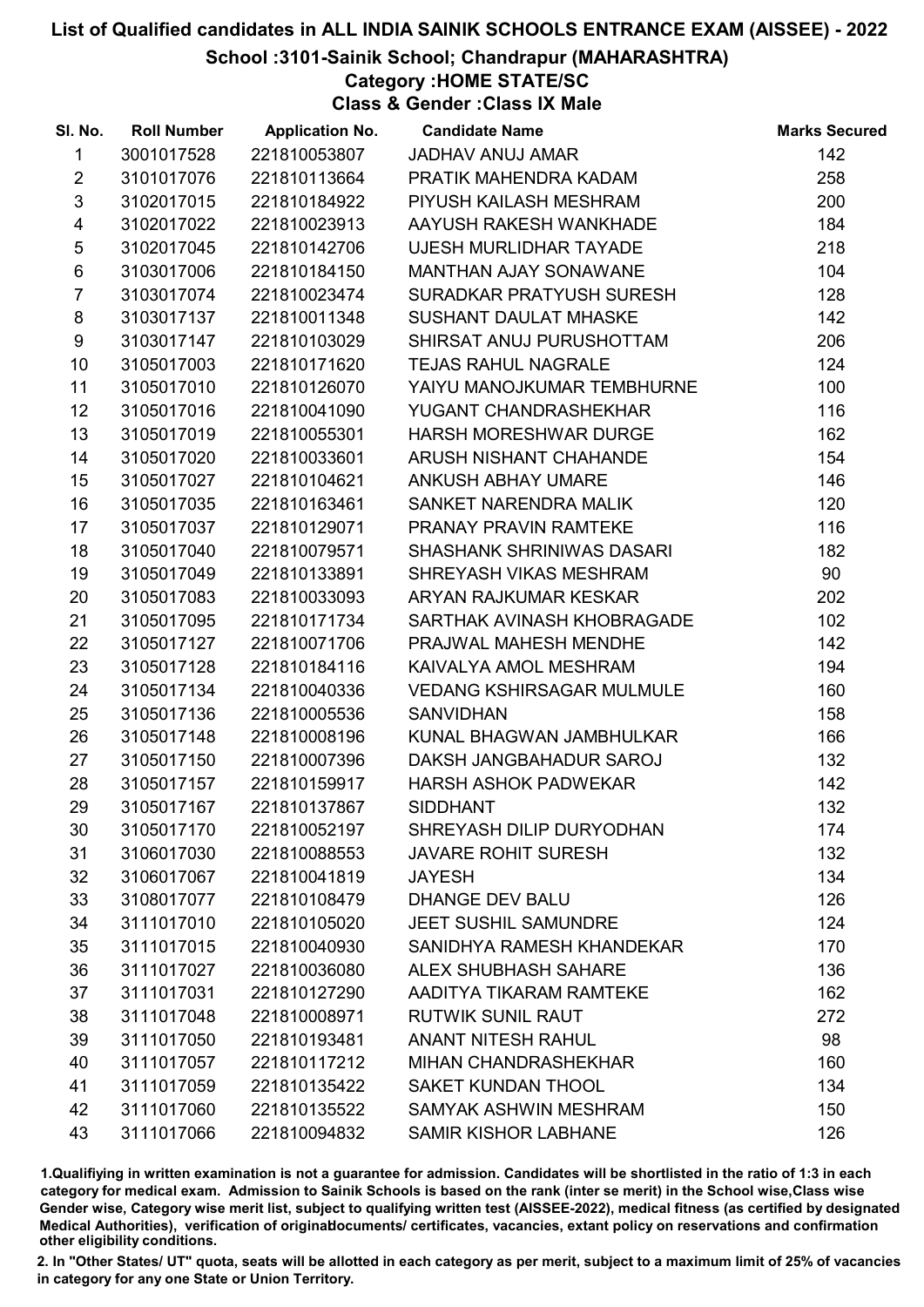#### School :3101-Sainik School; Chandrapur (MAHARASHTRA)

Category :HOME STATE/SC

Class & Gender :Class IX Male

| SI. No. | <b>Roll Number</b> | <b>Application No.</b> | <b>Candidate Name</b>           |           | <b>Marks Secured</b> |
|---------|--------------------|------------------------|---------------------------------|-----------|----------------------|
| 44      | 3111017067         | 221810134042           | <b>VIPLAV PRADIPKUMAR</b>       |           | 172                  |
| 45      | 3111017075         | 221810007652           | PREM SUNIL NIMBORE              |           | 132                  |
| 46      | 3111017077         | 221810043562           | <b>TANISHQ KALIDAS MESHRAM</b>  |           | 150                  |
| 47      | 3111017078         | 221810032572           | <b>SAKSHAM SANJAY MOON</b>      | <b>AR</b> | 144                  |
| 48      | 3111017081         | 221810064782           | YESENKAR HRUDAYANSH SUNIL       |           | 158                  |
| 49      | 3111017084         | 221810006592           | <b>VIRAJ SONU PATIL</b>         |           | 112                  |
| 50      | 3111017095         | 221810112653           | <b>AONIK SANJAY PATIL</b>       |           | 130                  |
| 51      | 3111017101         | 221810088363           | KASHISH DEEPAK MESHRAM          |           | 130                  |
| 52      | 3111017122         | 221810028944           | AMARTYA DESHOPAL SHENDE         |           | 190                  |
| 53      | 3111017133         | 221810037194           | PRATYUSH NISHANT BAGDE          |           | 146                  |
| 54      | 3111017137         | 221810164805           | SAMYAK RAVIKANT BANSOD          |           | 162                  |
| 55      | 3111017144         | 221810197525           | <b>ULLEKH GONDANE</b>           |           | 146                  |
| 56      | 3111017150         | 221810006645           | ARYAN AVINASH MESHRAM           |           | 248                  |
| 57      | 3111017156         | 221810064865           | PARANGAT AVINASH KAMBLE         |           | 148                  |
| 58      | 3111017160         | 221810080875           | CHHAYANK ABHAY GAIKWAD          |           | 126                  |
| 59      | 3111017178         | 221810001556           | SHAURYA CHETAN DHAMGAYE         |           | 88                   |
| 60      | 3111017182         | 221810146276           | PRANTIK BHIMRAO DHORE           |           | 184                  |
| 61      | 3111017187         | 221810066486           | <b>SONIT</b>                    |           | 204                  |
| 62      | 3111017189         | 221810171986           | PRINCE KAILASH RANGARI          |           | 88                   |
| 63      | 3111017199         | 221810005827           | <b>GOMESH YOGESH BAGDE</b>      |           | 244                  |
| 64      | 3111017217         | 221810196087           | YASH ANIL SHENDE                |           | 116                  |
| 65      | 3111017222         | 221810006397           | <b>HARSHAL VIJAYKUMAR</b>       |           | 150                  |
| 66      | 3111017225         | 221810057108           | <b>VEDANT MUKESH KUNDELWAR</b>  |           | 166                  |
| 67      | 3111017226         | 221810032908           | KUSHAGRA RAJKUMAR MOOL          |           | 122                  |
| 68      | 3111017245         | 221810037219           | ATHARVA DNYANESHWAR             |           | 188                  |
| 69      | 3111017249         | 221810019429           | ABHINAV SHISHUPAL RAMTEKE       |           | 186                  |
| 70      | 3111017251         | 221810095739           | <b>TANISHQ GAWALI</b>           |           | 152                  |
| 71      | 3111017261         | 221810163359           | PIYUSH RAVINDRA MANOHARE        |           | 106                  |
| 72      | 3111017263         | 221810146969           | NISHANT AMOL CHAURPAGAR         |           | 152                  |
| 73      | 3111017267         | 221810180399           | <b>BHAVIK VIKAS GAJBHIYE</b>    |           | 138                  |
| 74      | 3112017004         | 221810026450           | <b>KUMBLE YASH VIJAY</b>        |           | 150                  |
| 75      | 3112017014         | 221810088871           | PRAJWAL PRADEEP BHAGAT          |           | 138                  |
| 76      | 3112017030         | 221810149953           | SARTHAK BHALCHANDRA             |           | 136                  |
| 77      | 3112017050         | 221810006356           | <b>VISHWAJEET BALAJI THORAT</b> |           | 198                  |
| 78      | 3113017047         | 221810036012           | <b>SHRIYANS GAIKWAD</b>         |           | 184                  |
| 79      | 3114017037         | 221810125380           | JAYDEEP JAYANT KHANDAGALE       |           | 100                  |
| 80      | 3114017237         | 221810195194           | <b>ISHANPUTRA OHAL</b>          |           | 158                  |
| 81      | 4402017263         | 221810183078           | <b>SIDDHANT</b>                 |           | 168                  |

1.Qualifiying in written examination is not a guarantee for admission. Candidates will be shortlisted in the ratio of 1:3 in each category for medical exam. Admission to Sainik Schools is based on the rank (inter se merit) in the School wise,Class wise Gender wise, Category wise merit list, subject to qualifying written test (AISSEE-2022), medical fitness (as certified by designated Medical Authorities), verification of originablocuments/ certificates, vacancies, extant policy on reservations and confirmation other eligibility conditions.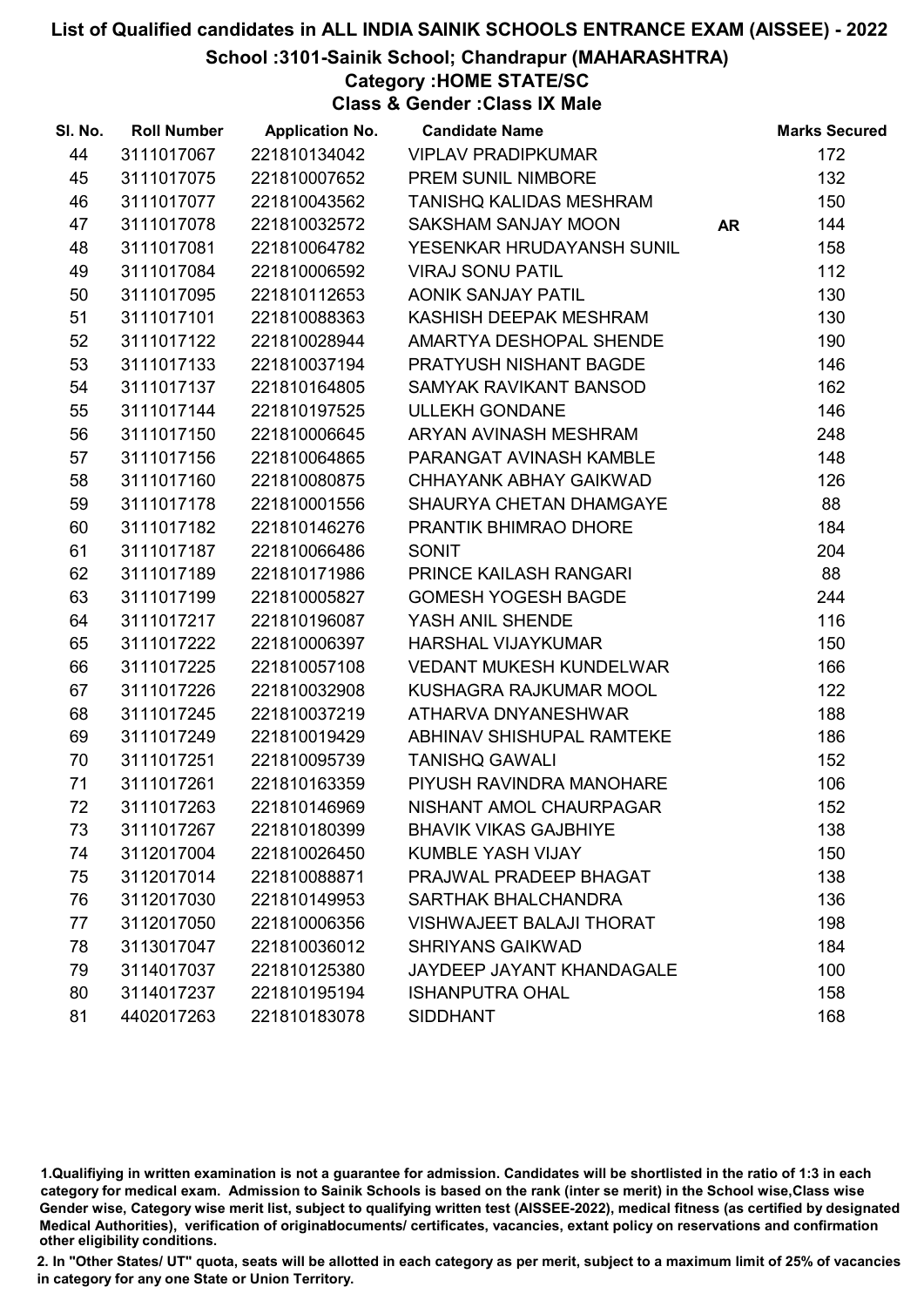#### School :3101-Sainik School; Chandrapur (MAHARASHTRA)

### Category :HOME STATE/GEN

Class & Gender :Class IX Male

| SI. No. | <b>Roll Number</b> | <b>Application No.</b> | <b>Candidate Name</b>          | <b>Marks Secured</b> |
|---------|--------------------|------------------------|--------------------------------|----------------------|
| 82      | 3101017034         | 221810185022           | SHINDE OMKAR NITEEN            | 198                  |
| 83      | 3101017127         | 221810167808           | <b>VINIT SUKHADEV BAWANE</b>   | 206                  |
| 84      | 3101017139         | 221810000129           | <b>VEDANT</b>                  | 186                  |
| 85      | 3102017002         | 221810183610           | <b>SHLOK RAMESH GOTI</b>       | 166                  |
| 86      | 3102017028         | 221810045093           | SARTHAK GORAKHNATH             | 188                  |
| 87      | 3102017036         | 221810058764           | PRAFUL AJITKUMAR MISHRA        | 188                  |
| 88      | 3102017037         | 221810002184           | MIRZA JAVVAD SANDEED           | 288                  |
| 89      | 3102017042         | 221810120195           | <b>RUSHI</b>                   | 204                  |
| 90      | 3103017055         | 221810157163           | <b>SAMARTH</b>                 | 172                  |
| 91      | 3103017087         | 221810054145           | KANDE ATHARV PRADEEP           | 220                  |
| 92      | 3103017093         | 221810108475           | ABHIMAN KARAD                  | 180                  |
| 93      | 3103017113         | 221810028496           | TETARWAL HIMANSHU SURENDRA     | 230                  |
| 94      | 3104017028         | 221810053488           | <b>CHAITANYA NITIN PAWAR</b>   | 168                  |
| 95      | 3105017004         | 221810129240           | <b>RUGVED KATKAMWAR</b>        | 182                  |
| 96      | 3105017017         | 221810195390           | PRATHAMESH GUNAKAR JUMNAKE     | 196                  |
| 97      | 3105017018         | 221810015201           | <b>ARYAN SINHA</b>             | 318                  |
| 98      | 3105017033         | 221810084451           | ARNAV VIPIN JOG                | 172                  |
| 99      | 3105017054         | 221810157322           | <b>OMKAR SHIRISH MASADE</b>    | 162                  |
| 100     | 3105017064         | 221810178203           | YASH TARWATKAR                 | 228                  |
| 101     | 3105017069         | 221810033323           | SANKALP KHUSHAL BODALKAR       | 238                  |
| 102     | 3105017077         | 221810094753           | <b>VEDANT</b>                  | 194                  |
| 103     | 3105017080         | 221810066573           | <b>HRIDAY HARSHAD PAUNKAR</b>  | 162                  |
| 104     | 3105017090         | 221810056704           | <b>SUJAL PREMCHAND AWASARE</b> | 278                  |
| 105     | 3105017106         | 221810025394           | <b>KSHITIJ SUBHASH KAMDI</b>   | 190                  |
| 106     | 3105017109         | 221810160505           | <b>FARDEEN TAUFIK KHAN</b>     | 176                  |
| 107     | 3105017110         | 221810148905           | <b>SHLOK SONKUSARE</b>         | 184                  |
| 108     | 3105017112         | 221810175315           | AARADHYA AJAY FARKASE          | 222                  |
| 109     | 3105017118         | 221810136475           | <b>BHARGAV VITTHAL AWANDE</b>  | 196                  |
| 110     | 3105017119         | 221810079475           | PRANAY VIJAY CHALAKH           | 190                  |
| 111     | 3105017130         | 221810027816           | <b>HARSHWARDHAN PARBHANE</b>   | 212                  |
| 112     | 3105017131         | 221810057126           | <b>WADHAI PARAS DIPAK</b>      | 164                  |
| 113     | 3105017158         | 221810058727           | ADITYA KUMAR TIWARY            | 230                  |
| 114     | 3105017159         | 221810074927           | <b>SAKSHAM MANISH GEDAM</b>    | 180                  |
| 115     | 3105017161         | 221810111437           | DAKSH HEMANT BOKADE            | 162                  |
| 116     | 3105017175         | 221810079318           | OM VIJAY MALIKAR               | 224                  |
| 117     | 3105017176         | 221810143128           | SANKET SARANGDHAR GAURKAR      | 194                  |
| 118     | 3105017178         | 221810022728           | AARYAN DILIP GANGRAS           | 172                  |
| 119     | 3105017187         | 221810063858           | MEHUL DILIP CHAVHAN            | 166                  |
| 120     | 3105017197         | 221810147429           | KAUSTUBH SANJAY GHAGI          | 162                  |
| 121     | 3105017205         | 221810011659           | RISHIRAJ AMARENDRA SINGH       | 212                  |
| 122     | 3105017206         | 221810134579           | <b>DEVASHISH MAHAVIR MODI</b>  | 174                  |
| 123     | 3106017036         | 221810092644           | <b>MANAV</b>                   | 276                  |
| 124     | 3106017060         | 221810049967           | OM DEVENDRA PATIL              | 182                  |

1.Qualifiying in written examination is not a guarantee for admission. Candidates will be shortlisted in the ratio of 1:3 in each category for medical exam. Admission to Sainik Schools is based on the rank (inter se merit) in the School wise,Class wise Gender wise, Category wise merit list, subject to qualifying written test (AISSEE-2022), medical fitness (as certified by designated Medical Authorities), verification of originablocuments/ certificates, vacancies, extant policy on reservations and confirmation other eligibility conditions.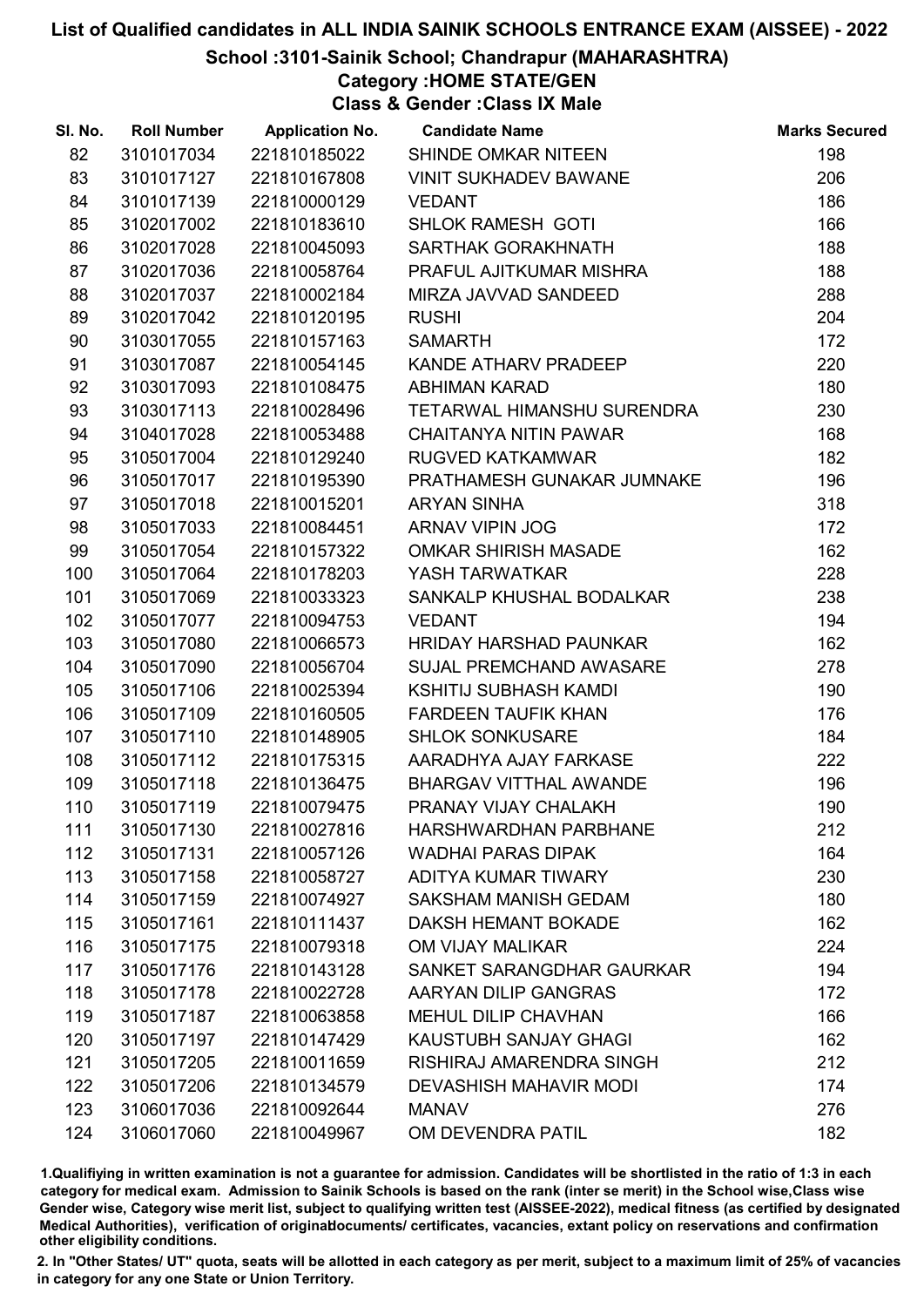#### School :3101-Sainik School; Chandrapur (MAHARASHTRA)

Category :HOME STATE/GEN

Class & Gender :Class IX Male

| SI. No. | <b>Roll Number</b> | <b>Application No.</b> | <b>Candidate Name</b>           | <b>Marks Secured</b> |
|---------|--------------------|------------------------|---------------------------------|----------------------|
| 125     | 3107017007         | 221810075330           | SARANG SHAMRAO JADHAV           | 204                  |
| 126     | 3108017002         | 221810033740           | PRANAV RAVINDRA JADHAV          | 170                  |
| 127     | 3108017008         | 221810152371           | ASHOK BALASAHEB CHAVAN          | 214                  |
| 128     | 3108017011         | 221810041002           | <b>PRATHMESH</b>                | 226                  |
| 129     | 3108017013         | 221810143952           | <b>ASHISH BHIMRAO MULE</b>      | 160                  |
| 130     | 3108017023         | 221810080083           | ARJUN CHANDRAKANT APET          | 204                  |
| 131     | 3108017033         | 221810020585           | <b>SHIVAJI</b>                  | 168                  |
| 132     | 3108017035         | 221810163606           | PARTH DEELIPRAO JADHAV          | 218                  |
| 133     | 3108017046         | 221810139937           | PRANAV SHARAD PAWAR             | 160                  |
| 134     | 3108017055         | 221810160397           | BIRADAR SARTHAK HANMANT         | 170                  |
| 135     | 3108017068         | 221810063109           | SHREYASH SHREERAM SHINDE        | 170                  |
| 136     | 3108017070         | 221810009909           | APET KARAN CHANDRAKANT          | 160                  |
| 137     | 3108017071         | 221810062019           | <b>JADHAV PRATHMESH</b>         | 216                  |
| 138     | 3110017051         | 221810125141           | AVANISH SHIVAJI CHORAMALE       | 208                  |
| 139     | 3110017140         | 221810002283           | <b>VYAS MEET PARIMAL</b>        | 208                  |
| 140     | 3110017211         | 221810140585           | <b>AMEYA ANAND</b>              | 194                  |
| 141     | 3110017258         | 221810052386           | AKSHAT VEMULAPALLI              | 262                  |
| 142     | 3110017284         | 221810188147           | POL AYUSH MOHAN                 | 238                  |
| 143     | 3110017288         | 221810049847           | ROHIT SHYAM GHOGALE             | 214                  |
| 144     | 3110017298         | 221810052077           | AAYUSH BHAGWAT                  | 164                  |
| 145     | 3111017025         | 221810006470           | RHYTHM SHIVSHANKAR AGRAWAL      | 172                  |
| 146     | 3111017051         | 221810134291           | SHASHIVARDHAN SHRIKANT          | 216                  |
| 147     | 3111017142         | 221810009815           | <b>TANISH SHARMA</b>            | 186                  |
| 148     | 3111017170         | 221810021226           | <b>SHIVAM BHANGE</b>            | 170                  |
| 149     | 3111017196         | 221810015227           | SHRIKANT RAJNIKANT PADOLE       | 226                  |
| 150     | 3111017200         | 221810056927           | AKASH SHRIVASTAVA               | 206                  |
| 151     | 3111017223         | 221810120497           | <b>ANURAG SHARMA</b>            | 220                  |
| 152     | 3111017241         | 221810168398           | ANSH SUDHAKAR MOHANE            | 210                  |
| 153     | 3112017018         | 221810104422           | <b>ANURAG DEVDE</b>             | 254                  |
| 154     | 3112017022         | 221810085442           | <b>VEDANT MADHAV KANGULE</b>    | 206                  |
| 155     | 3112017037         | 221810087084           | ADITYA ANANT PIMPARKAR          | 192                  |
| 156     | 3112017045         | 221810006365           | KRISHNA GOVINDRAO DESHMUKH      | 220                  |
| 157     | 3112017047         | 221810117006           | <b>VARAD BALASAHEB MULGIR</b>   | 180                  |
| 158     | 3112017060         | 221810148837           | SAKSHAM SUDHAKAR JONDHALE       | 190                  |
| 159     | 3112017074         | 221810068968           | NILAWAR ADWAIT SANJAY           | 210                  |
| 160     | 3113017012         | 221810065340           | <b>KRISHNA PRAKASH HANDORE</b>  | 166                  |
| 161     | 3113017051         | 221810041032           | <b>SHREERAM KUMAR</b>           | 264                  |
| 162     | 3113017198         | 221810181559           | <b>SHIVAM KAILAS JACHAK</b>     | 194                  |
| 163     | 3114017120         | 221810132342           | ADITYA TANAJI CHAVAN            | 164                  |
| 164     | 3114017165         | 221810023623           | <b>SOHAM RAHUL KHATPE</b>       | 176                  |
| 165     | 3114017248         | 221810010015           | <b>SIDDARTH</b>                 | 164                  |
| 166     | 3114017270         | 221810052255           | KIRTIDHWAJ VITTHAL PUND         | 182                  |
| 167     | 3115017057         | 221810067431           | <b>INDRAJEET VIJAY GHORPADE</b> | 226                  |

1.Qualifiying in written examination is not a guarantee for admission. Candidates will be shortlisted in the ratio of 1:3 in each category for medical exam. Admission to Sainik Schools is based on the rank (inter se merit) in the School wise,Class wise Gender wise, Category wise merit list, subject to qualifying written test (AISSEE-2022), medical fitness (as certified by designated Medical Authorities), verification of originablocuments/ certificates, vacancies, extant policy on reservations and confirmation other eligibility conditions.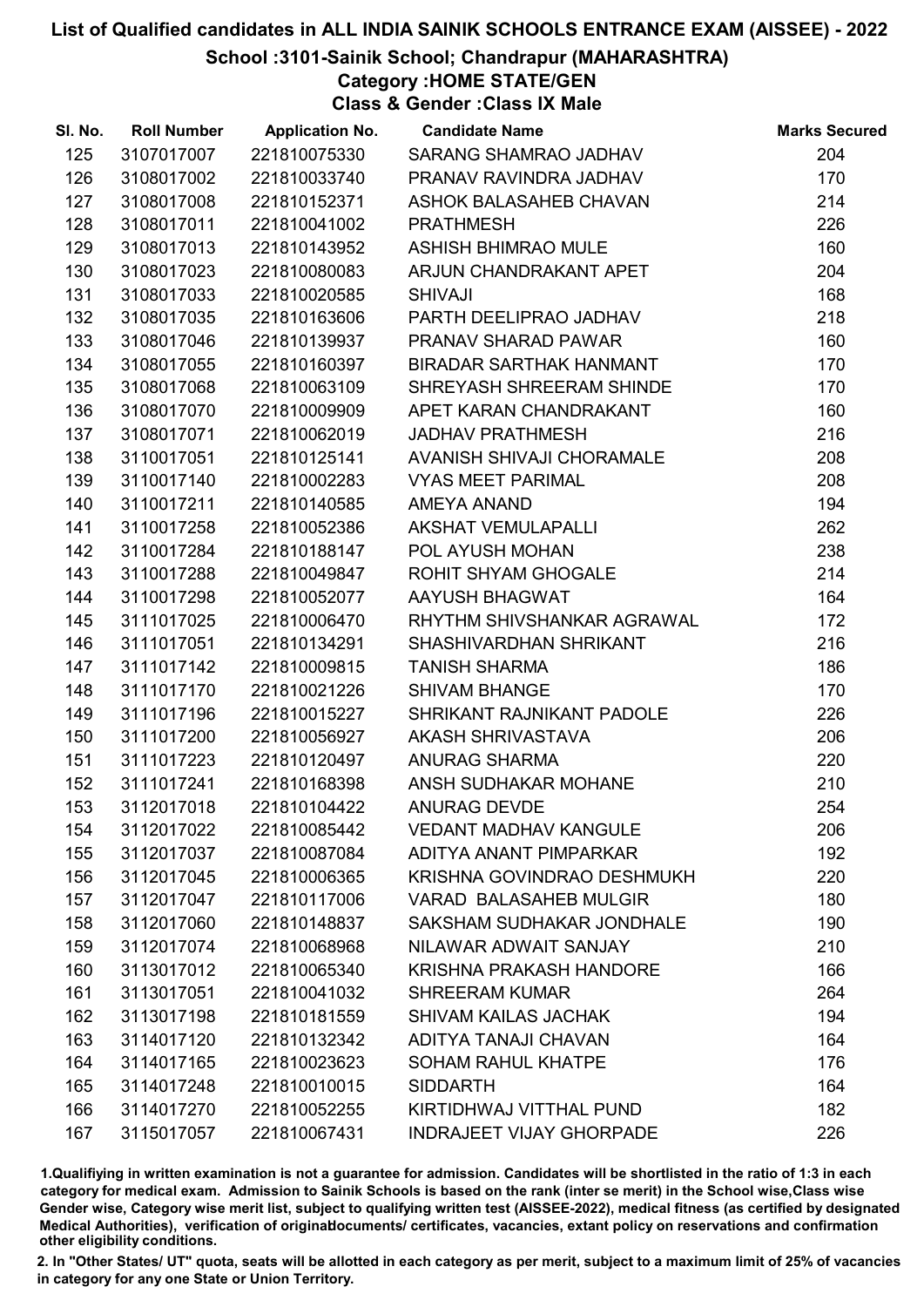#### School :3101-Sainik School; Chandrapur (MAHARASHTRA)

Category :HOME STATE/GEN

Class & Gender :Class IX Male

| SI. No. | <b>Roll Number</b> | <b>Application No.</b> | <b>Candidate Name</b>         | <b>Marks Secured</b> |
|---------|--------------------|------------------------|-------------------------------|----------------------|
| 168     | 3115017058         | 221810076531           | RAJVARDHAN MAHARUDRA          | 246                  |
| 169     | 3115017144         | 221810069124           | SARTHAK DHANANJAY BHOSALE     | 172                  |
| 170     | 3115017176         | 221810063105           | OM TANAJI DIGE                | 208                  |
| 171     | 3115017217         | 221810159936           | SARVESH NITIN JADHAV          | 178                  |
| 172     | 3115017252         | 221810117717           | <b>SARVESH SUNIL DESHMUKH</b> | 174                  |
| 173     | 3116017002         | 221810065320           | ANAND PANDIT NAIKNAWARE       | 202                  |
| 174     | 3116017029         | 221810181682           | DIGVIJAY SHRIKANT TONAPE      | 198                  |
| 175     | 3116017054         | 221810031774           | SAYYAD ARSLAN MAHIBUB         | 292                  |
| 176     | 3116017084         | 221810053996           | ROHIT RAMESH JADHAV           | 204                  |
| 177     | 3116017089         | 221810135837           | ABHISHEK ANANTPRASAD          | 224                  |
| 178     | 3116017108         | 221810065738           | <b>VIKRANT SATISH PATIL</b>   | 172                  |
| 179     | 3904017446         | 221810123966           | <b>RAJVARDHAN</b>             | 240                  |
| 180     | 3905017112         | 221810150042           | ADARSH BHURAJI CHAVHAN        | 226                  |
| 181     | 4604017115         | 221810141889           | <b>VEDANT JIVAN BHISE</b>     | 178                  |

1.Qualifiying in written examination is not a guarantee for admission. Candidates will be shortlisted in the ratio of 1:3 in each category for medical exam. Admission to Sainik Schools is based on the rank (inter se merit) in the School wise,Class wise Gender wise, Category wise merit list, subject to qualifying written test (AISSEE-2022), medical fitness (as certified by designated Medical Authorities), verification of originablocuments/ certificates, vacancies, extant policy on reservations and confirmation other eligibility conditions.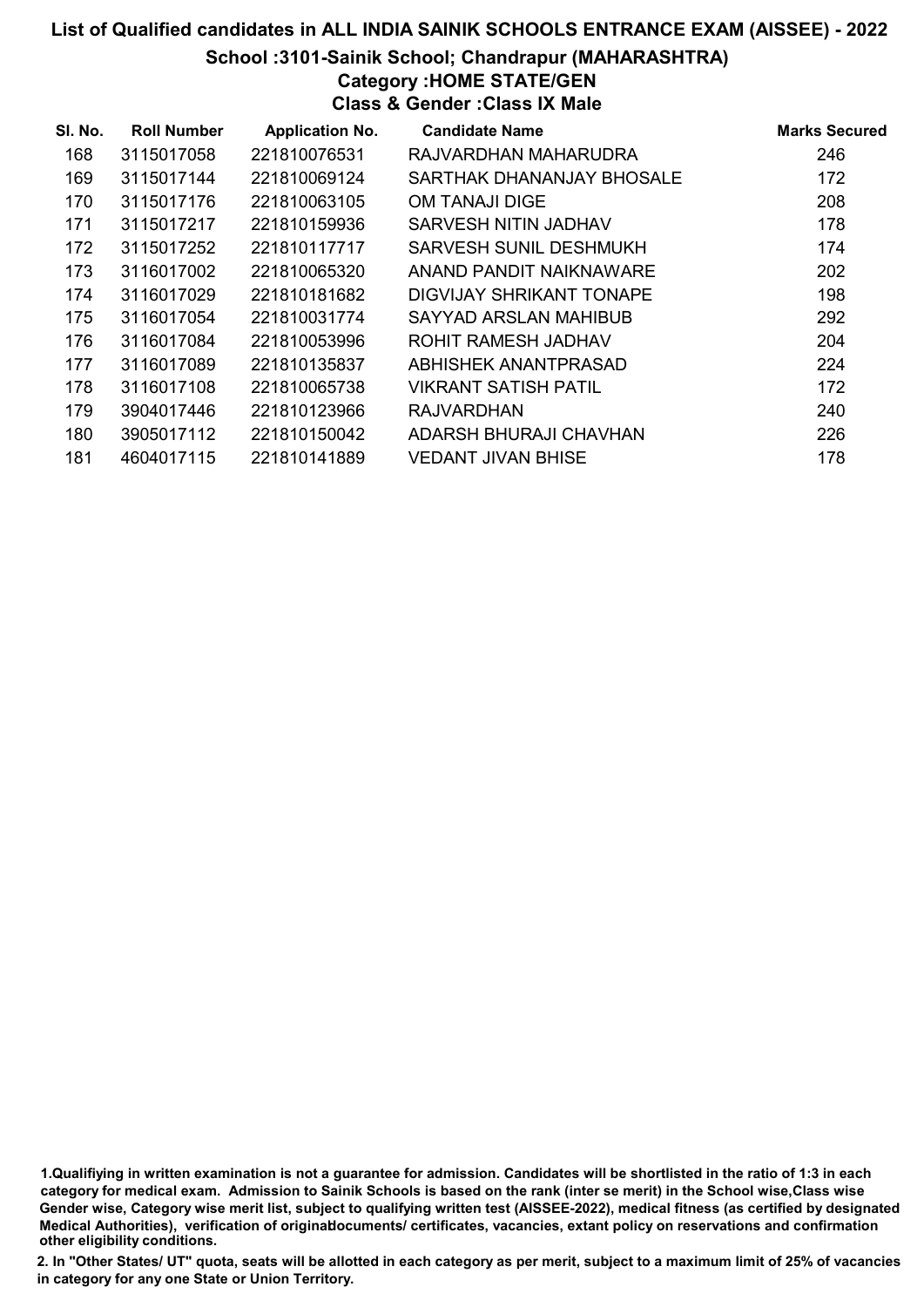#### School :3101-Sainik School; Chandrapur (MAHARASHTRA)

Category :OTHER STATE/SC

Class & Gender :Class IX Male

| SI. No. | <b>Roll Number</b> | <b>Application No.</b> | <b>Candidate Name</b>        | <b>Marks Secured</b> |
|---------|--------------------|------------------------|------------------------------|----------------------|
| 182     | 1210017259         | 221810150994           | <b>MANGALAPURI MIDHUN</b>    | 124                  |
| 183     | 1210017273         | 221810134325           | SOORE N GANESH KUMAR         | 228                  |
| 184     | 1501017019         | 221810019801           | <b>ABHISHEK KUMAR</b>        | 210                  |
| 185     | 1509017067         | 221810132991           | <b>AJITABH KUMAR</b>         | 162                  |
| 186     | 1509017177         | 221810133245           | <b>BIKKI KUMAR</b>           | 192                  |
| 187     | 1511017344         | 221810030445           | <b>ROHIT RAJ</b>             | 106                  |
| 188     | 1513017029         | 221810057022           | <b>RAUSHAN KUMAR</b>         | 154                  |
| 189     | 1701017007         | 221810113251           | DIVYANSH KUMAR MESHRAM       | 148                  |
| 190     | 1702017020         | 221810012201           | <b>NAGESH SONWAN</b>         | 170                  |
| 191     | 1702017044         | 221810073313           | <b>VIKRANT KHUNTE</b>        | 108                  |
| 192     | 1702017049         | 221810124253           | YUVRAJ KURREY                | 162                  |
| 193     | 1702017051         | 221810167983           | <b>ATHARV BANSOD</b>         | 136                  |
| 194     | 1702017066         | 221810167405           | SIDDESH DAWANDE              | 118                  |
| 195     | 1702017080         | 221810009606           | <b>VIJAYANT KHUNTE</b>       | 122                  |
| 196     | 1704017041         | 221810020289           | <b>PIYUSH KORE</b>           | 156                  |
| 197     | 1704017042         | 221810093199           | <b>AKSHAT CHAUREY</b>        | 134                  |
| 198     | 1705017064         | 221810183852           | ANNAY SUDHIR DONGRE          | 138                  |
| 199     | 1705017066         | 221810095762           | <b>GIRISH RAJ TIGER</b>      | 174                  |
| 200     | 1705017124         | 221810064684           | <b>SACHIN DEHRIYA</b>        | 196                  |
| 201     | 1705017162         | 221810073716           | <b>BHAWESH KUMAR BANJARE</b> | 116                  |
| 202     | 1705017163         | 221810141916           | <b>RAJVARDHAN</b>            | 106                  |
| 203     | 1705017172         | 221810139746           | <b>VIKRANT WASNIK</b>        | 130                  |
| 204     | 1705017187         | 221810026137           | DEV KUMAR SANGODE            | 142                  |
| 205     | 1705017217         | 221810188938           | <b>AARYAN BARSE</b>          | 112                  |
| 206     | 1706017026         | 221810029035           | PIYUSH ARGAL                 | 164                  |
| 207     | 1706017030         | 221810152095           | K J TUSHAR KURRE             | 130                  |
| 208     | 2001017037         | 221810040020           | <b>ABHI PIPIL</b>            | 148                  |
| 209     | 2401017051         | 221810173584           | <b>ANISH DHIMAN</b>          | 168                  |
| 210     | 2707017007         | 221810162931           | SANDEEP MALOTTAR             | 146                  |
| 211     | 3001017030         | 221810031140           | <b>AYUSH MALVIYA</b>         | 116                  |
| 212     | 3001017038         | 221810096150           | YASHODHAN KOGE               | 106                  |
| 213     | 3001017045         | 221810135850           | <b>SUJEET CHOUDHARY</b>      | 152                  |
| 214     | 3001017049         | 221810134060           | <b>VEDANSHU GAWAI</b>        | 166                  |
| 215     | 3001017149         | 221810054402           | <b>ANSHIT PIPPAL</b>         | 148                  |
| 216     | 3001017315         | 221810064024           | <b>GAUTAM PATIL</b>          | 136                  |
| 217     | 3001017341         | 221810109164           | <b>ANMOL JAWRE</b>           | 100                  |
| 218     | 3001017390         | 221810017315           | <b>HIMANSHU BHAWRE</b>       | 102                  |
| 219     | 3001017405         | 221810141625           | <b>ISHANT DEHARIYA</b>       | 102                  |
| 220     | 3001017544         | 221810175137           | <b>HARSH BHUMARKAR</b>       | 142                  |
| 221     | 3001017548         | 221810033737           | PRATHAM SANKTE               | 102                  |
| 222     | 3001017565         | 221810083757           | <b>DUSHYANT NAGLE</b>        | 140                  |
| 223     | 3001017577         | 221810176177           | <b>VISHAL BHUMARKAR</b>      | 126                  |
| 224     | 3001017632         | 221810178158           | <b>SUYOG WARWADE</b>         | 116                  |

1.Qualifiying in written examination is not a guarantee for admission. Candidates will be shortlisted in the ratio of 1:3 in each category for medical exam. Admission to Sainik Schools is based on the rank (inter se merit) in the School wise,Class wise Gender wise, Category wise merit list, subject to qualifying written test (AISSEE-2022), medical fitness (as certified by designated Medical Authorities), verification of originablocuments/ certificates, vacancies, extant policy on reservations and confirmation other eligibility conditions.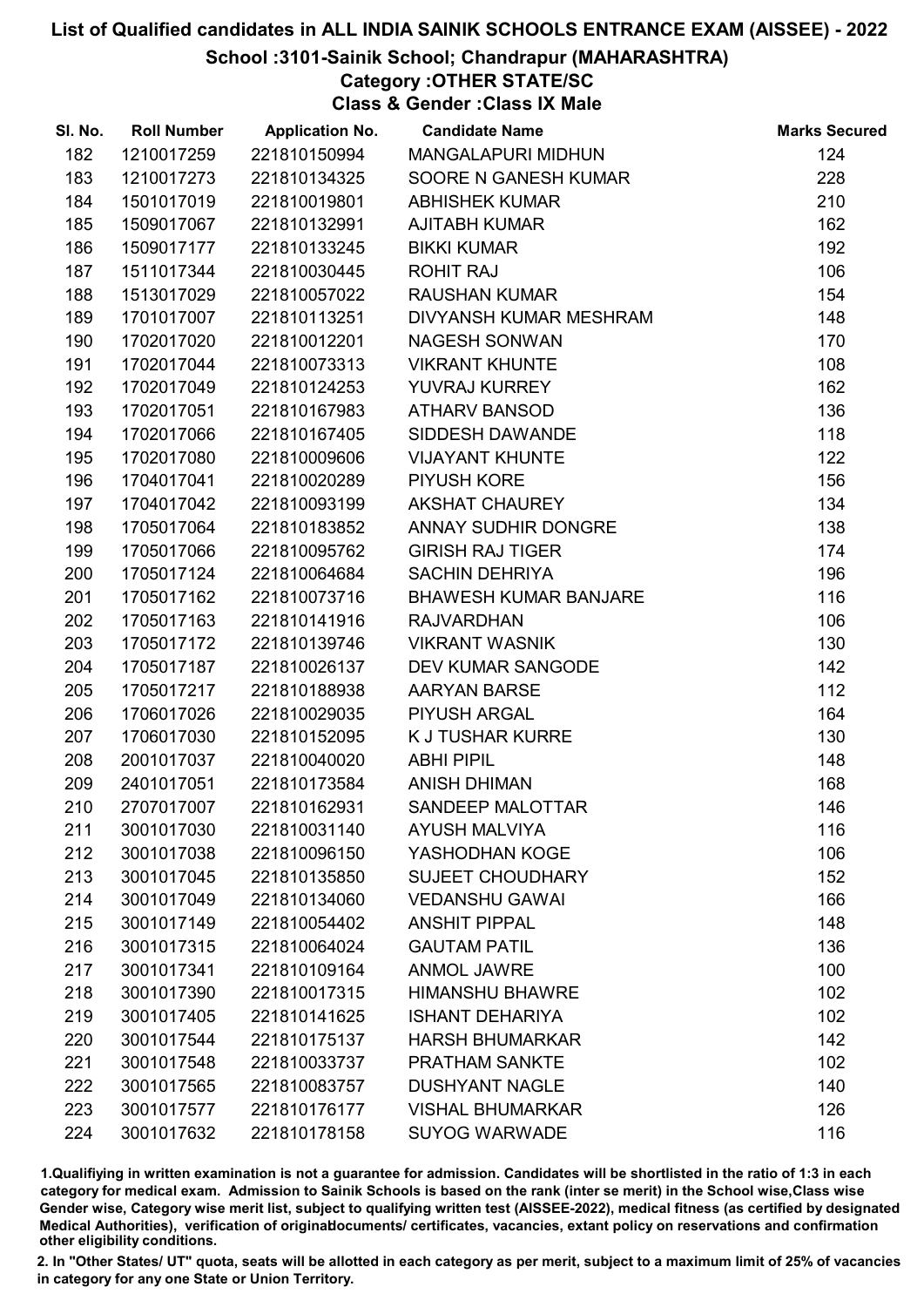#### School :3101-Sainik School; Chandrapur (MAHARASHTRA)

## Category :OTHER STATE/SC

Class & Gender :Class IX Male

| SI. No. | <b>Roll Number</b> | <b>Application No.</b> | <b>Candidate Name</b>       | <b>Marks Secured</b> |
|---------|--------------------|------------------------|-----------------------------|----------------------|
| 225     | 3002017208         | 221810029144           | <b>KARTIK KORI</b>          | 136                  |
| 226     | 3002017247         | 221810048155           | PRASHANT KUMAR              | 162                  |
| 227     | 3002017260         | 221810085475           | ATULYA SINGH RAYPURIA       | 248                  |
| 228     | 3002017322         | 221810120117           | <b>HIMANSHU RAIPURIYA</b>   | 110                  |
| 229     | 3002017389         | 221810114158           | <b>TANMAY SINGH</b>         | 250                  |
| 230     | 3003017022         | 221810095270           | <b>MAYANK SINGH</b>         | 144                  |
| 231     | 3003017053         | 221810016712           | <b>CHETAN ANAND BHARTI</b>  | 112                  |
| 232     | 3003017055         | 221810047032           | <b>GAGAN BACHLE</b>         | 94                   |
| 233     | 3003017061         | 221810032162           | <b>DEVANSH SIGOTIYA</b>     | 164                  |
| 234     | 3003017094         | 221810044214           | <b>BRAMHADUTT SATNAMI</b>   | 160                  |
| 235     | 3003017147         | 221810157006           | <b>HANU DAHERIYA</b>        | 162                  |
| 236     | 3003017180         | 221810178996           | <b>ISHAN SINGH</b>          | 178                  |
| 237     | 3003017211         | 221810020408           | SHUBHAM KUMAR MEHRA         | 122                  |
| 238     | 3003017220         | 221810065938           | UTKARSH ATHYA               | 148                  |
| 239     | 3003017273         | 221810156699           | <b>SACHIN MEHRA</b>         | 98                   |
| 240     | 3004017110         | 221810006483           | <b>ARAV UIKEY</b>           | 150                  |
| 241     | 3004017212         | 221810089637           | YUVRAJ BHANNARE             | 128                  |
| 242     | 3105017041         | 221810034671           | <b>SHANTANU MOGRE</b>       | 96                   |
| 243     | 3105017198         | 221810119629           | PASULA SAI NARAYANA         | 120                  |
| 244     | 3111017002         | 221810051600           | PRIYANSHU FULMARI           | 102                  |
| 245     | 3111017011         | 221810039120           | PAVAN JALAUN                | 234                  |
| 246     | 3111017083         | 221810196392           | <b>KHUSHI KATARE</b>        | 124                  |
| 247     | 3111017088         | 221810107913           | PRANESH KHANDEKAR           | 108                  |
| 248     | 3111017099         | 221810000263           | <b>ARUN MADAME</b>          | 134                  |
| 249     | 3111017145         | 221810082625           | PRATHMESH GOLAIT            | 180                  |
| 250     | 3603017011         | 221810190542           | <b>SUPRATIK BIDIKA</b>      | 148                  |
| 251     | 3606017001         | 221810010320           | <b>JIMMITH BISWAS</b>       | 222                  |
| 252     | 3901017098         | 221810165807           | KUNDAN SINGH RANA           | 142                  |
| 253     | 3903017139         | 221810043446           | <b>SHASVAT SURYAWANSHI</b>  | 94                   |
| 254     | 3905017061         | 221810028831           | DHARAMRAJ KUMAR             | 164                  |
| 255     | 3905017399         | 221810165187           | <b>SAHIL GAUTAM</b>         | 292                  |
| 256     | 3907017078         | 221810033008           | <b>ANAND KUMAR</b>          | 132                  |
| 257     | 4104017031         | 221810150963           | <b>HARSHIT BAMNE</b>        | 162                  |
| 258     | 4104017064         | 221810149167           | <b>HARSH BAMNE</b>          | 112                  |
| 259     | 4201017596         | 221810007084           | <b>MEKALA VISHWASWAROOP</b> | 144                  |
| 260     | 4202017127         | 221810145113           | <b>JADI YASHASWI</b>        | 104                  |
| 261     | 4202017170         | 221810077924           | <b>PERUGU SAIRAM</b>        | 226                  |
| 262     | 4202017221         | 221810012785           | <b>KARRE JEEVAN</b>         | 106                  |
| 263     | 4301017014         | 221810126715           | PARAMADITYA RAY             | 80                   |
| 264     | 4402017069         | 221810015712           | PRANJAL RAJ                 | 194                  |
| 265     | 4405017035         | 221810115643           | <b>DAVID KUMAR</b>          | 144                  |
| 266     | 4406017372         | 221810046258           | <b>NIKHIL KUMAR</b>         | 116                  |
| 267     | 4411017175         | 221810196479           | <b>PRINCE</b>               | 148                  |

1.Qualifiying in written examination is not a guarantee for admission. Candidates will be shortlisted in the ratio of 1:3 in each category for medical exam. Admission to Sainik Schools is based on the rank (inter se merit) in the School wise,Class wise Gender wise, Category wise merit list, subject to qualifying written test (AISSEE-2022), medical fitness (as certified by designated Medical Authorities), verification of originablocuments/ certificates, vacancies, extant policy on reservations and confirmation other eligibility conditions.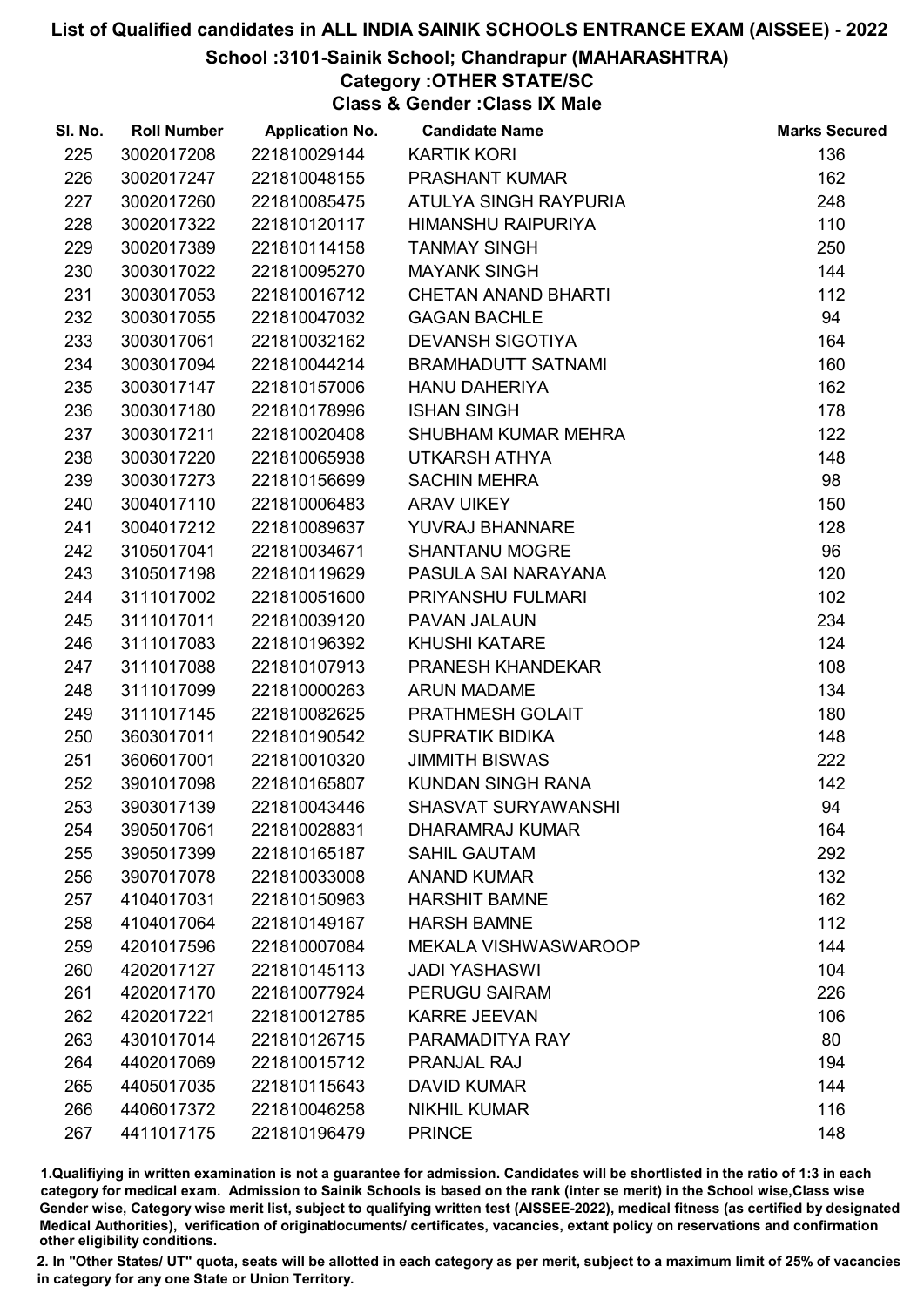### List of Qualified candidates in ALL INDIA SAINIK SCHOOLS ENTRANCE EXAM (AISSEE) - 2022 School :3101-Sainik School; Chandrapur (MAHARASHTRA) Category :OTHER STATE/SC Class & Gender :Class IX Male

| SI. No. | <b>Roll Number</b> | <b>Application No.</b> | Candidate Name | <b>Marks Secured</b> |
|---------|--------------------|------------------------|----------------|----------------------|
| 268     | 4412017155         | 221810004393           | PANKAJ KUMAR   | 148                  |
| 269     | 4412017364         | 221810126619           | SANDEEP KUMAR  | 94                   |
| 270     | 4602017111         | 221810092385           | ANEEK SARKAR   | 138                  |

1.Qualifiying in written examination is not a guarantee for admission. Candidates will be shortlisted in the ratio of 1:3 in each category for medical exam. Admission to Sainik Schools is based on the rank (inter se merit) in the School wise,Class wise Gender wise, Category wise merit list, subject to qualifying written test (AISSEE-2022), medical fitness (as certified by designated Medical Authorities), verification of originablocuments/ certificates, vacancies, extant policy on reservations and confirmation other eligibility conditions.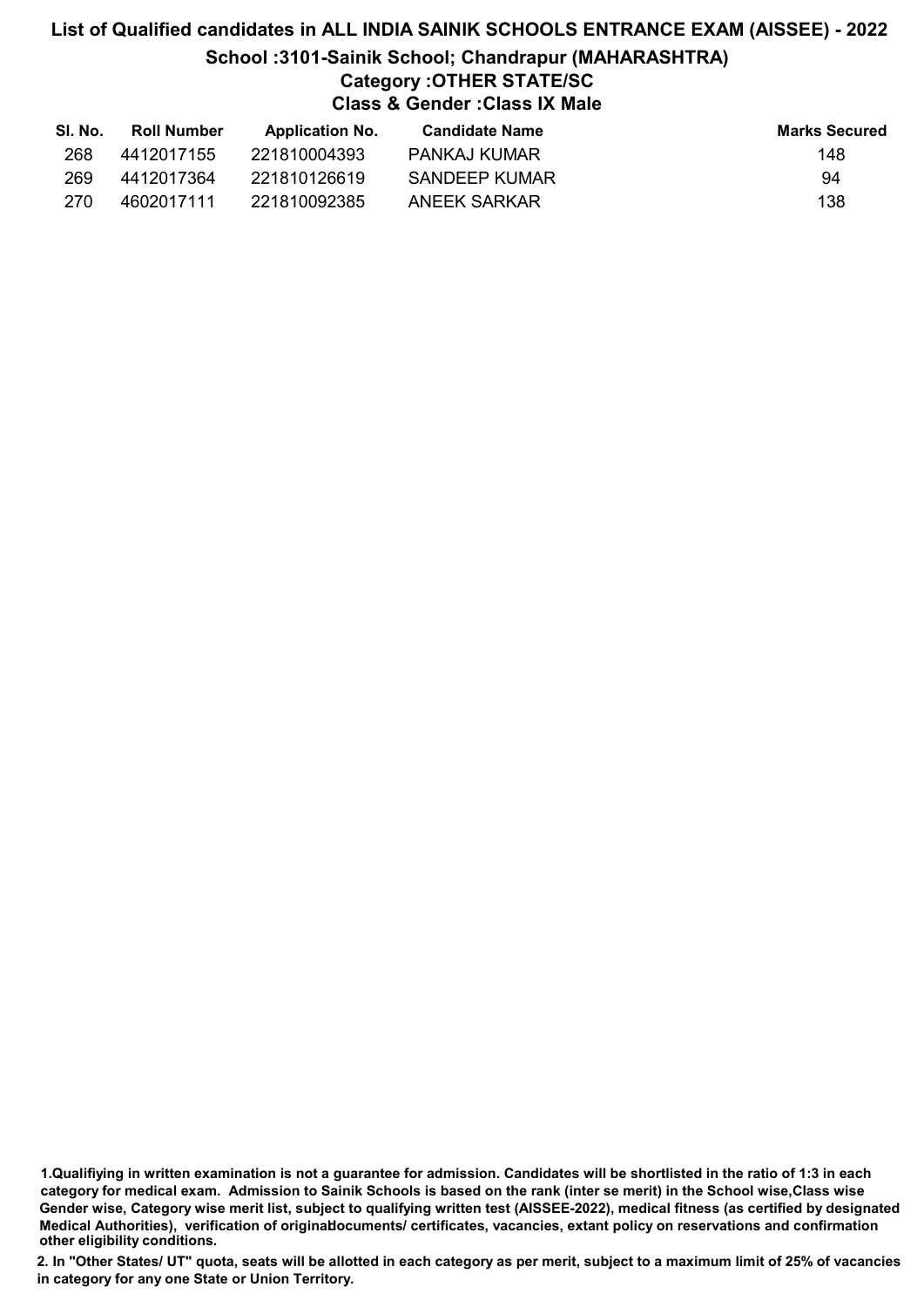#### School :3101-Sainik School; Chandrapur (MAHARASHTRA)

Category :OTHER STATE/GEN Class & Gender :Class IX Male

| SI. No. | <b>Roll Number</b> | <b>Application No.</b> | <b>Candidate Name</b>      |           | <b>Marks Secured</b> |
|---------|--------------------|------------------------|----------------------------|-----------|----------------------|
| 271     | 1210017327         | 221810095656           | R REDDY CHARAN REDDY       |           | 198                  |
| 272     | 1501017112         | 221810019366           | <b>AVINASH SINGH</b>       |           | 318                  |
| 273     | 1503017033         | 221810029491           | <b>MOHIT RAJ</b>           | CG        | 184                  |
| 274     | 1505017147         | 221810065615           | <b>AYUSH RAJ</b>           |           | 178                  |
| 275     | 1505017260         | 221810146239           | <b>ADITYA KUMAR</b>        |           | 188                  |
| 276     | 1509017262         | 221810109628           | <b>ADITYA KUMAR</b>        |           | 224                  |
| 277     | 1510017023         | 221810140642           | <b>PRATEEK RAJ</b>         |           | 180                  |
| 278     | 1511027024         | 221810091869           | <b>SHIVANSH TIWARY</b>     |           | 186                  |
| 279     | 1514017027         | 221810138333           | ADITYA KUMAR SINGH         |           | 218                  |
| 280     | 1514017045         | 221810148646           | <b>PUSHKAR KUMAR</b>       |           | 228                  |
| 281     | 1701017023         | 221810146548           | <b>SPARSH DWIVEDI</b>      |           | 242                  |
| 282     | 1702017007         | 221810118430           | <b>ATHARVA GUPTA</b>       |           | 182                  |
| 283     | 1703017012         | 221810118607           | <b>HIMESH DUTTA</b>        |           | 184                  |
| 284     | 1705017024         | 221810101580           | <b>NAMAN NAGPURE</b>       |           | 200                  |
| 285     | 1705017073         | 221810120692           | <b>RAUNAV SOM</b>          |           | 170                  |
| 286     | 1705017082         | 221810162223           | <b>ISHAN SINGH</b>         |           | 170                  |
| 287     | 1705017144         | 221810053065           | <b>AARAV MOITRA</b>        |           | 168                  |
| 288     | 1705017178         | 221810062786           | <b>SARTHAK MISHRA</b>      |           | 208                  |
| 289     | 1705017194         | 221810087157           | <b>AVINASH BAGH</b>        |           | 224                  |
| 290     | 1705017195         | 221810119457           | <b>ADITYA PRATAP SINGH</b> |           | 160                  |
| 291     | 1705017232         | 221810110288           | <b>SHREYASH SAHU</b>       |           | 170                  |
| 292     | 1705017240         | 221810037909           | <b>ARSALAAN MOHAMMED</b>   |           | 220                  |
| 293     | 1705017256         | 221810056299           | <b>BHAVYA NEMA</b>         |           | 254                  |
| 294     | 2001017427         | 221810046742           | ADITYA PANDEY              |           | 194                  |
| 295     | 2001017884         | 221810000115           | PARTH SAHLOT               |           | 288                  |
| 296     | 2001027698         | 221810032489           | ARYAN CHOUDHARY            |           | 200                  |
| 297     | 2203017055         | 221810000807           | <b>DHRUV BHANUSHALI</b>    |           | 200                  |
| 298     | 2203017074         | 221810009799           | <b>VEDANT KEVADIA</b>      |           | 236                  |
| 299     | 2302017052         | 221810097621           | <b>ABHIJEET SINGH</b>      |           | 170                  |
| 300     | 2302017445         | 221810099129           | PRINCE TANWAR              |           | 180                  |
| 301     | 2303017316         | 221810168303           | <b>SANDEEP MAAN</b>        |           | 162                  |
| 302     | 2304017113         | 221810042821           | <b>SHIVAM</b>              |           | 162                  |
| 303     | 2304017489         | 221810043435           | <b>ABHINAV</b>             |           | 164                  |
| 304     | 2304017894         | 221810040879           | <b>KATAR SINGH</b>         |           | 208                  |
| 305     | 2304017906         | 221810041989           | <b>MOHIT</b>               |           | 328                  |
| 306     | 2605017040         | 221810004926           | <b>ANURAG MISHRA</b>       |           | 172                  |
| 307     | 2701017295         | 221810059569           | <b>YUVRAJ SINGH</b>        |           | 186                  |
| 308     | 3001017040         | 221810080450           | <b>SHAHIL SINGH THAKUR</b> | <b>AR</b> | 164                  |
| 309     | 3001017051         | 221810055460           | PRIYANSHU YADAV            |           | 182                  |
| 310     | 3001017073         | 221810070690           | <b>KESHAV SHARMA</b>       |           | 168                  |
| 311     | 3001017090         | 221810024911           | <b>RISHI CHOUHAN</b>       |           | 198                  |
| 312     | 3001017292         | 221810068973           | <b>KRISHNA SHRIVASTAVA</b> |           | 160                  |
| 313     | 3001017379         | 221810177305           | <b>ATHARVA GONTIYA</b>     |           | 242                  |

1.Qualifiying in written examination is not a guarantee for admission. Candidates will be shortlisted in the ratio of 1:3 in each category for medical exam. Admission to Sainik Schools is based on the rank (inter se merit) in the School wise,Class wise Gender wise, Category wise merit list, subject to qualifying written test (AISSEE-2022), medical fitness (as certified by designated Medical Authorities), verification of originablocuments/ certificates, vacancies, extant policy on reservations and confirmation other eligibility conditions.